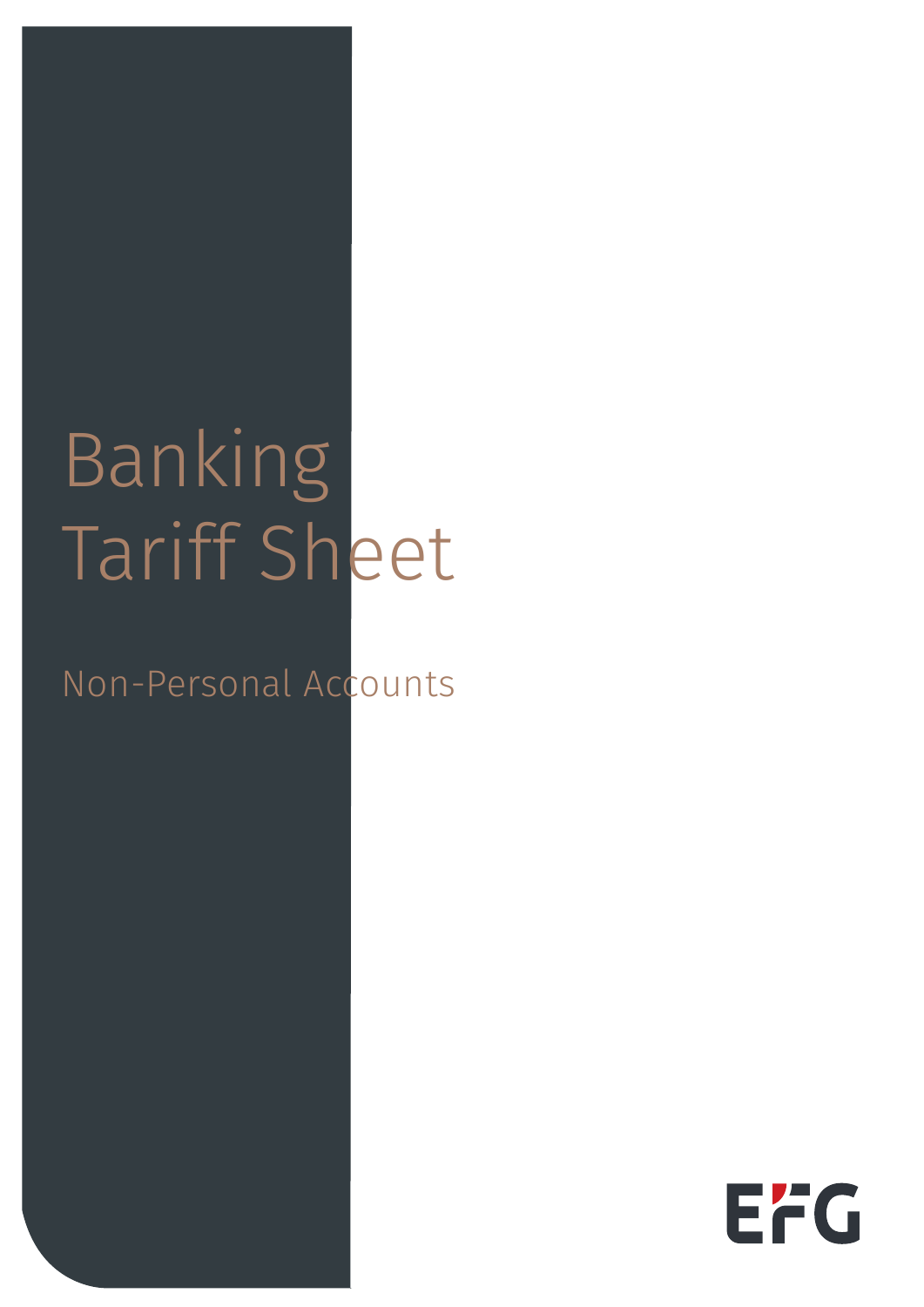### EFG Private Bank Limited Tariff Sheet

Service Corporate/Partnership/Trust/ Pension Client Tariff

#### Current Account

Maintaining the account **E500** per annum<sup>\*</sup>

#### Relationship Charge

Banking services

A supplementary charge of £300 per quarter will be payable on client relationships which continue to have less than a combined total £500,000 in Assets under Management (AUM) across all accounts held globally with EFG Private Bank. The Relationship Charge will come into effect following the expiry of the first year of a client's relationship with EFG Private Bank Limited. The charge will be processed quarterly in arrears if average AUM in the preceding quarter is below £500,000.

| Danning Scrivices                                                                                        |                                                                                                         |
|----------------------------------------------------------------------------------------------------------|---------------------------------------------------------------------------------------------------------|
| Audit Report                                                                                             | $£50 + VAT$                                                                                             |
| Postal Charge <sup>(6)</sup>                                                                             | £10pcm                                                                                                  |
| Cash withdrawal/deposit in pounds in the UK<br>(at our counters)                                         | Up to $£5,000 - No$ fee<br>Above £5,000 - 1.50%                                                         |
| Foreign currency cash withdrawal/deposit<br>(at our counters)                                            | 1.50%                                                                                                   |
| Cash withdrawal in foreign currency outside the UK                                                       | Not available                                                                                           |
| Arrangement of cash, cheque deposit and cash<br>withdrawal facilities, at a branch of a third party bank | £250 per annum<br>(Service only available in GBP)                                                       |
| Foreign currency cheque collection (i.e. deposit)                                                        | £50                                                                                                     |
| Foreign currency cheque payment (from sterling<br>chequebook)                                            | £50                                                                                                     |
| Issue Banker's draft                                                                                     | $f30**$                                                                                                 |
| Sending money within the UK                                                                              | $E40**$                                                                                                 |
| Sending money outside the UK <sup>(1)</sup>                                                              | $f40**$                                                                                                 |
|                                                                                                          | An additional charge may be<br>payable for some currencies <sup>(7)</sup>                               |
| Receiving money from outside the UK                                                                      | No fee                                                                                                  |
| Sending money via eBanking (1)                                                                           | No fee for sterling<br>EUR20 for Euros<br>Charges may be payable for<br>other currencies <sup>(7)</sup> |
| Debit card payment in a foreign currency                                                                 | 1.75%                                                                                                   |
| Direct debit                                                                                             | No fee (Service only available<br>in GBP)                                                               |

EFG Private Bank Limited is authorised by the Prudential Regulation Authority and regulated by the Financial Conduct Authority and the Prudential Regulation Authority (Financial Services Register No: 144036). It is a member of the London Stock Exchange and a subsidiary of EFG International.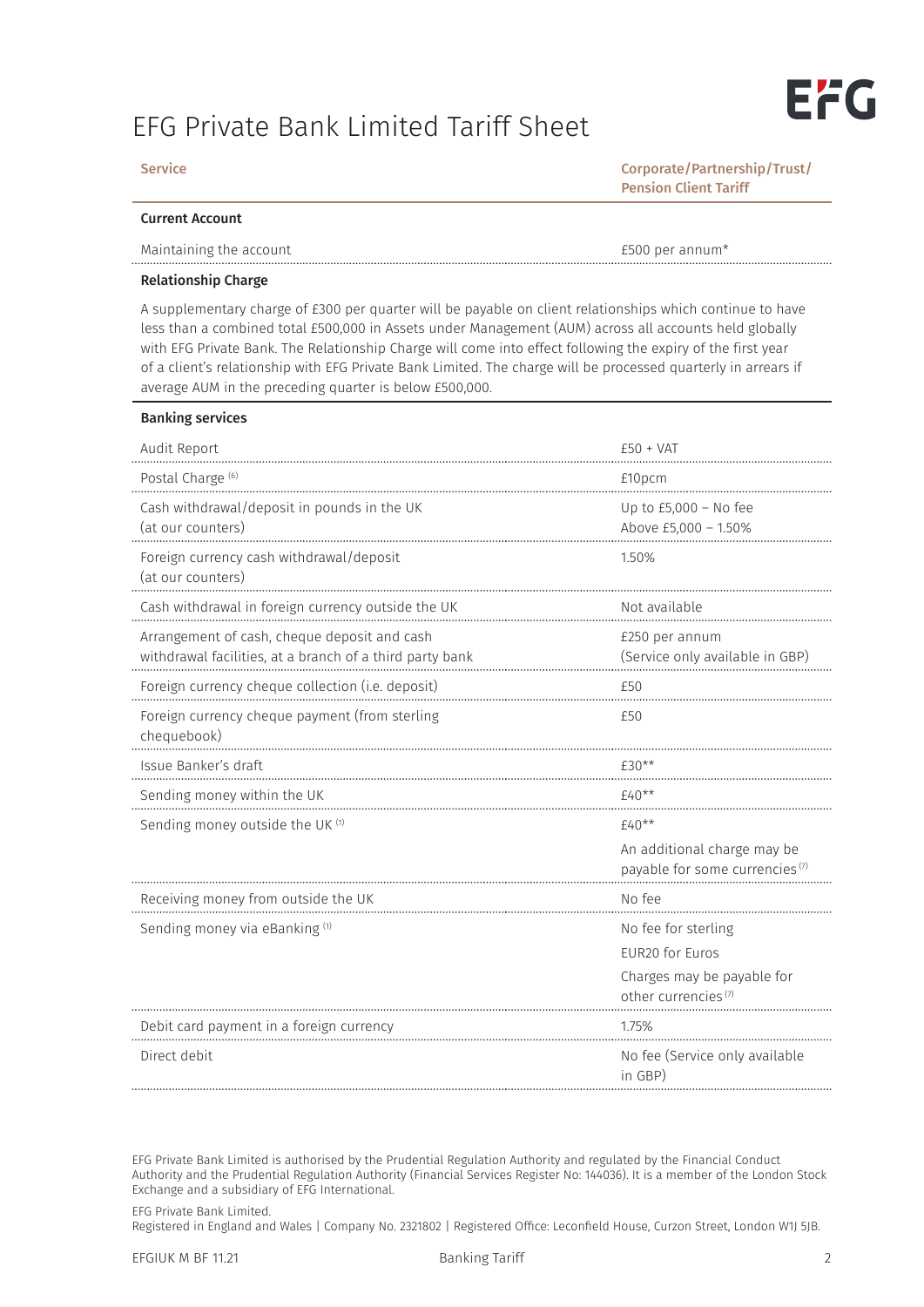

| <b>Service</b>                                                                                                                                                | Corporate/Partnership/Trust/<br><b>Pension Client Tariff</b> |
|---------------------------------------------------------------------------------------------------------------------------------------------------------------|--------------------------------------------------------------|
| Standing order                                                                                                                                                | No fee                                                       |
| Cancellation of a direct debit or standing order<br>(up to 17.00 on the business day before payment); or<br>cancellation of a future dated electronic payment | No fee                                                       |
| Recall of an electronic payment (after it has been made)                                                                                                      | F50                                                          |
| Investigation and amendment of an incorrectly<br>instructed payment                                                                                           | £50                                                          |
| Refusing a payment due to lack of funds                                                                                                                       | No fee                                                       |
| Allowing a payment despite lack of funds                                                                                                                      | No fee                                                       |
| Cancelling a cheque                                                                                                                                           | $f20**$                                                      |
| Historic copy of statement                                                                                                                                    | £2 per sheet                                                 |
| Bank reference <sup>(2)</sup>                                                                                                                                 | f <sub>20</sub>                                              |

#### Interest rates, Foreign Exchange rates and Custody Fees

| Generally, interest rates apply on a tiered basis.<br>Our rate sheet is available on our website:                                                                                                       |
|---------------------------------------------------------------------------------------------------------------------------------------------------------------------------------------------------------|
| https://www.efgl.com/Our-solutions/Products-and-services.html<br>Under the 'Banking and Treasury' section                                                                                               |
| EFG Private Bank Limited reserves the right to charge a negative rate of<br>interest on current accounts based on the relevant prevailing Central<br>Bank rate for the currency of the current account. |
| Reference rate $(3)$ + a fixed negotiated margin, charged to the overdrawn<br>balance, calculated on a daily basis and applied quarterly in arrears.                                                    |
| Please note that an arrangement fee may apply, which will be advised to<br>you prior to entering into the arranged overdraft.                                                                           |
| Our rate sheet is available on our website:<br>https://www.efgl.com/Our-solutions/Products-and-services.html<br>Under the 'Banking and Treasury' section                                                |
|                                                                                                                                                                                                         |

EFG Private Bank Limited is authorised by the Prudential Regulation Authority and regulated by the Financial Conduct Authority and the Prudential Regulation Authority (Financial Services Register No: 144036). It is a member of the London Stock Exchange and a subsidiary of EFG International.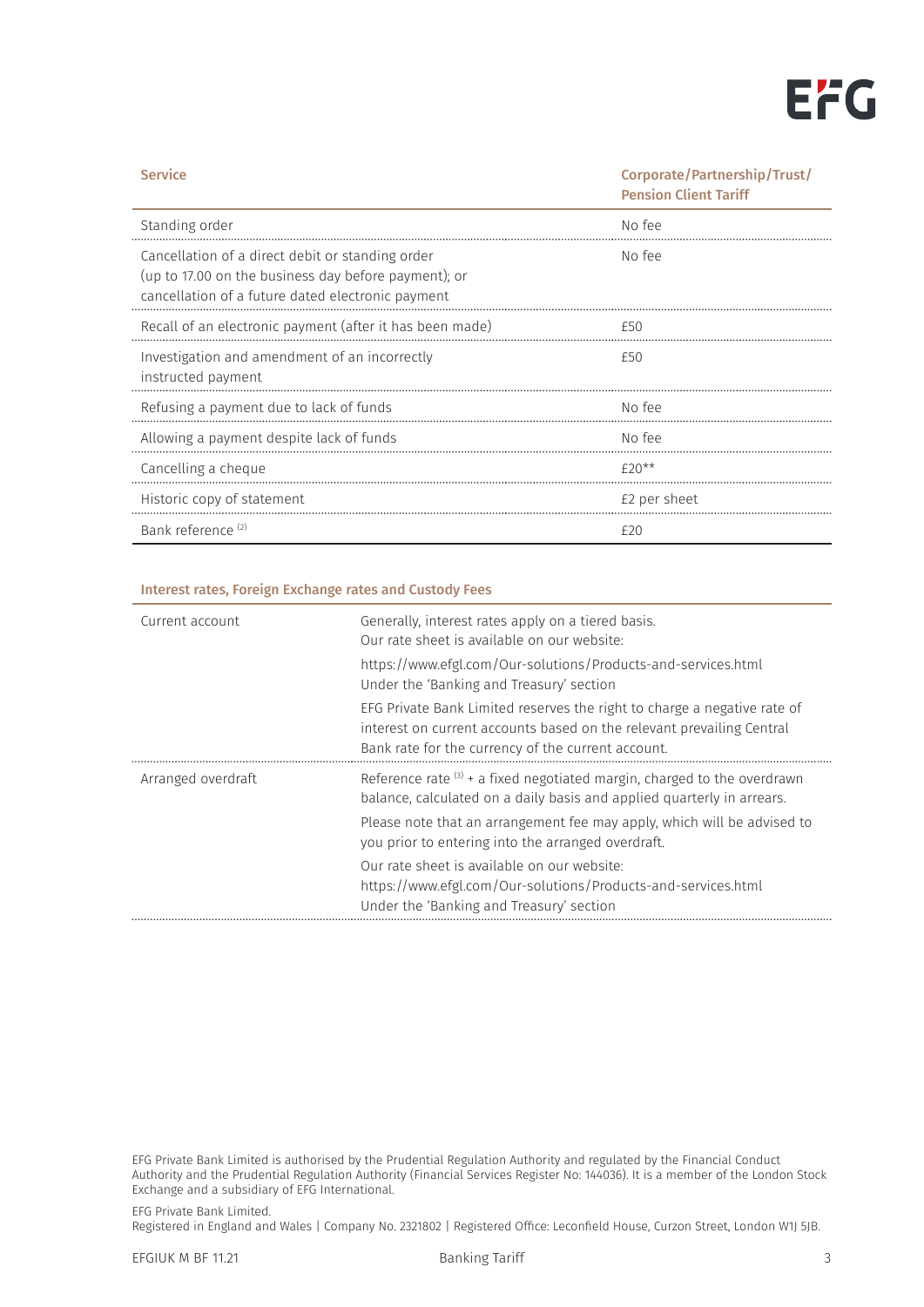

#### Interest rates, Foreign Exchange rates and Custody Fees

| Unarranged overdraft                                                       | Unarranged overdrafts are generally not permitted by EFG Private Bank<br>Limited, but the bank may in its sole discretion consider allowing an<br>account to overrun.<br>Reference rate $(3)$ + 8.00% charged on the overrun balance in excess of the<br>arranged overdraft limit, calculated on a daily basis and applied quarterly<br>in arrears.<br>Our rate sheet is available on our website:<br>https://www.efgl.com/Our-solutions/Products-and-services.html<br>Under the 'Banking and Treasury' section |
|----------------------------------------------------------------------------|-----------------------------------------------------------------------------------------------------------------------------------------------------------------------------------------------------------------------------------------------------------------------------------------------------------------------------------------------------------------------------------------------------------------------------------------------------------------------------------------------------------------|
| Term deposit                                                               | For amounts in excess of £50,000, or currency equivalent for major<br>currencies <sup>(4)</sup> , interest rates are offered for terms up to 1 year.<br>Our deposit rate sheet is available from your Client Relationship Officer<br>upon request.                                                                                                                                                                                                                                                              |
| Notice deposits                                                            | For amounts from £50,000, or currency equivalent for USD or EUR.<br>Our deposit rate sheet is available from your Client Relationship Officer<br>upon request.                                                                                                                                                                                                                                                                                                                                                  |
| Custody Fees where EFG Private<br>Bank Limited is Third Party<br>Custodian | For clients entering into an investment management agreement with<br>another EFG Group entity, and who have chosen EFG Private Bank Limited<br>as their third party custodian to hold their assets and monies, a custody<br>fee is to be charged at 0.2% on the investment portfolio.                                                                                                                                                                                                                           |
|                                                                            | The custody fee is calculated on a semi-annual basis, in arrears, according<br>to the value of the investment portfolio and payable to EFG Private Bank<br>Limited.                                                                                                                                                                                                                                                                                                                                             |
| Foreign Exchange rates                                                     | Foreign exchange rates are based on interbank rates as quoted on<br>Bloomberg plus a margin, dependent on transaction size, up to a<br>maximum of 1.6%.                                                                                                                                                                                                                                                                                                                                                         |
|                                                                            | For amounts in excess of £50,000, it is our policy to quote and agree with<br>you the exchange rate before making the transaction.                                                                                                                                                                                                                                                                                                                                                                              |

Separate tariff sheets are available on request for the following:

- investment services
- $\cdot$  safe custody  $(5)$
- lending arrangements
- foreign exchange margin trading

Annual charges will be debited quarterly in arrears. VAT will be applied at the prevailing rate if applicable.

EFG Private Bank Limited is authorised by the Prudential Regulation Authority and regulated by the Financial Conduct Authority and the Prudential Regulation Authority (Financial Services Register No: 144036). It is a member of the London Stock Exchange and a subsidiary of EFG International.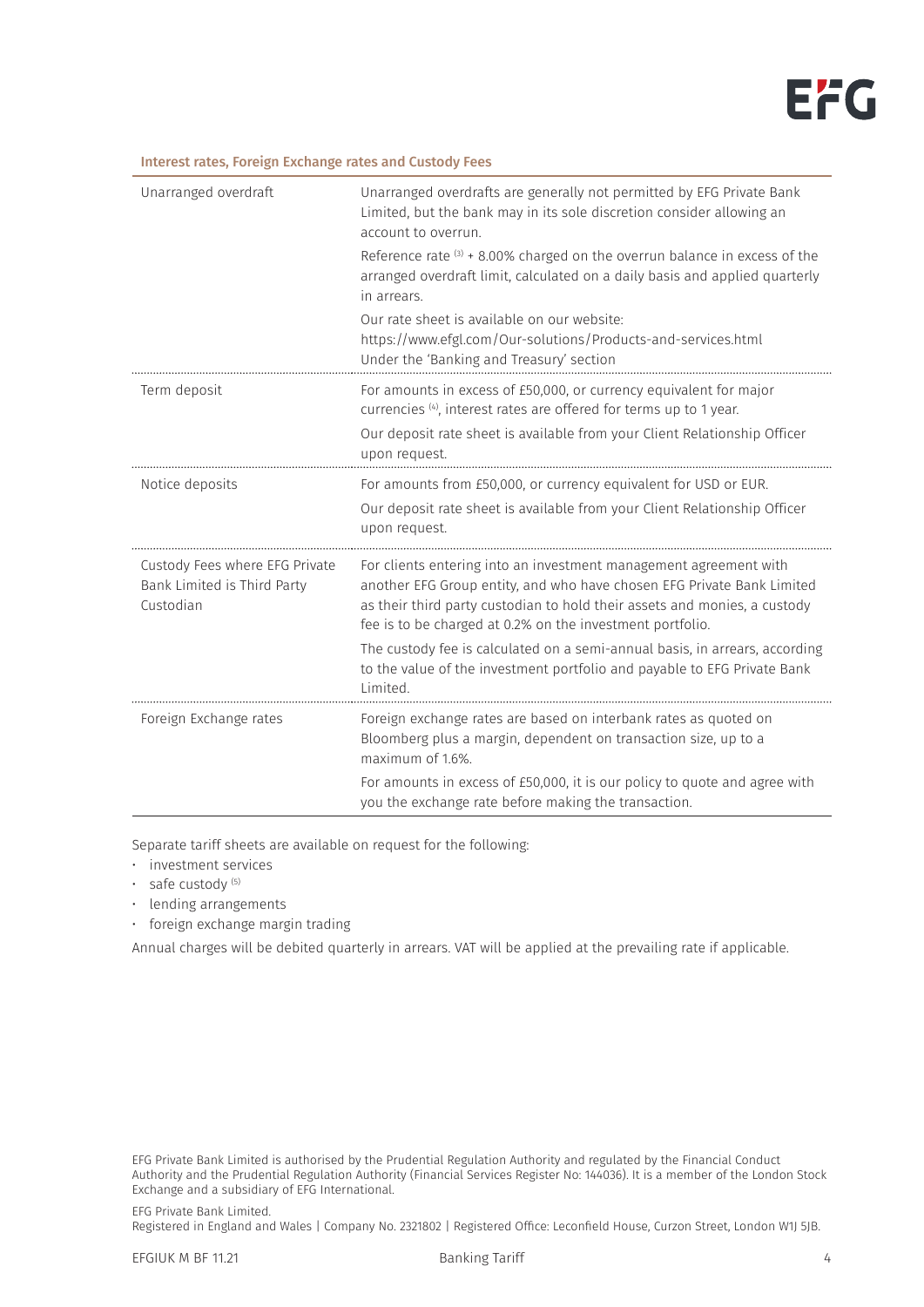#### Notes

\*\*Subject to rates reflected in the rate sheet maintained on our website: https://www.efgl.com/Our-solutions/ Products-and-services.html – under the 'Banking and Treasury' section.

- Note (1): When sending money outside of the UK you may incur additional fees levied by the intermediary and/ or the beneficiary bank(s)
- Note (2): i.e. provision of a credit reference to a third party bank (with your consent)

Note (3): The reference rates for overdrafts (including accounts that overrun) are as follows:

| <b>Currency</b>  | Rate                                                                                                             |
|------------------|------------------------------------------------------------------------------------------------------------------|
| Sterling         | Bank of England base rate (subject to a floor of zero%) + 0.50%                                                  |
| US dollar        | Federal Funds Target rate (upper bound & subject to a floor of zero%) + 0.25%                                    |
| Furo             | European Central Bank Refinancing Rate (subject to a floor of zero%) + 1.00%                                     |
| Other currencies | By arrangement (for arranged overdrafts)<br>An underlying rate nominated by the Bank (for unarranged overdrafts) |

Rates for both arranged and unarranged overdrafts will change automatically when there is a change to the reference rate.

- Note (4): Major currencies include Sterling, Euro, Swiss Francs, US Dollars, Canadian Dollars, and Japanese Yen.
- Note (5): We do not provide safe custody services for physical valuables such as jewellery.
- Note (6): Payable for accounts where the Account Holder has chosen to receive all correspondence from the Bank in physical form by postal mail.
- Note (7): Further information on specific fees and charges can be obtained from your Client Relationship Officer

EFG Private Bank Limited is authorised by the Prudential Regulation Authority and regulated by the Financial Conduct Authority and the Prudential Regulation Authority (Financial Services Register No: 144036). It is a member of the London Stock Exchange and a subsidiary of EFG International.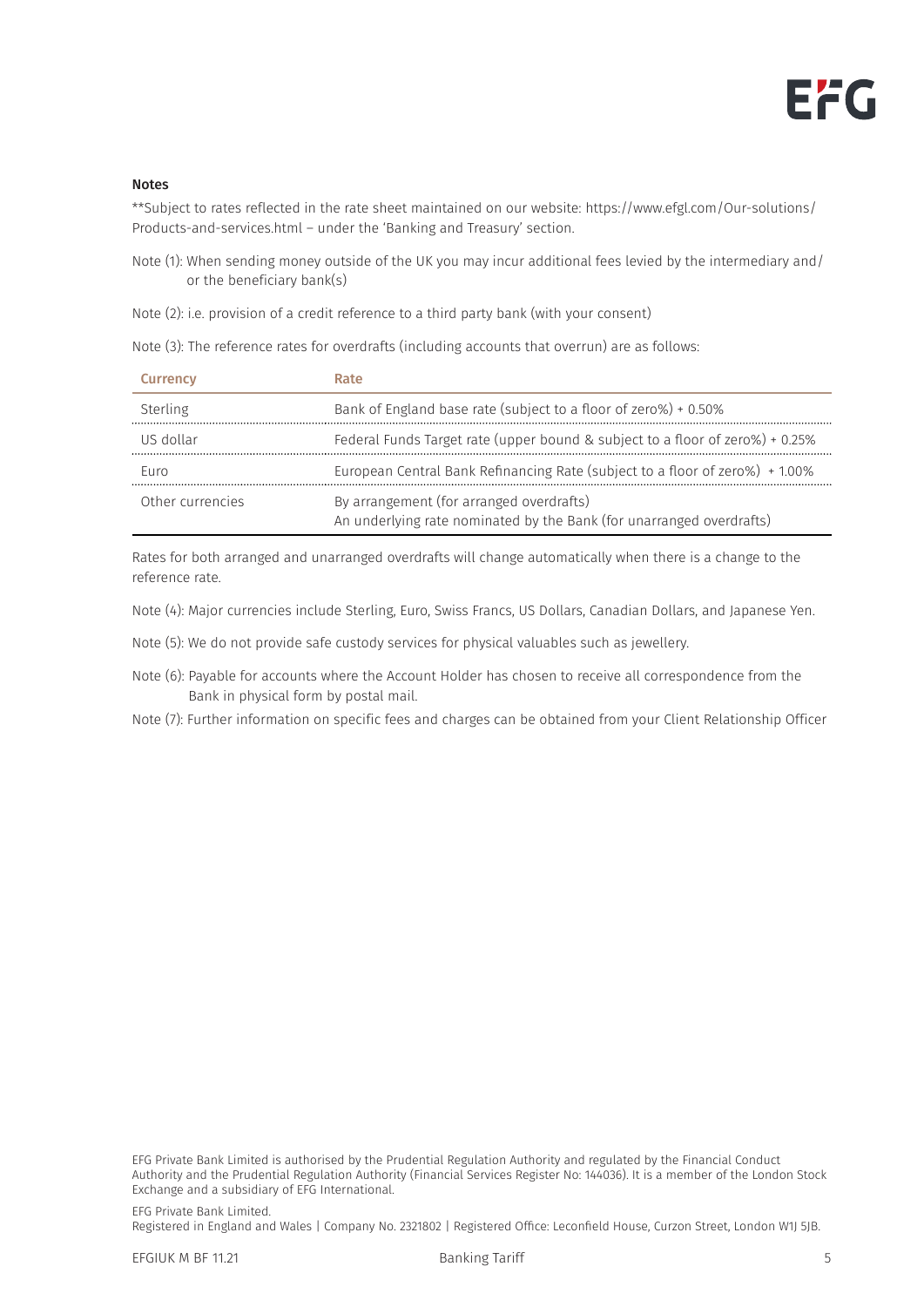### Payment Cut-off Times

| <b>Payment</b><br><b>Type</b>           | <b>Payment method</b>                                                    | <b>Payment Limit</b>                                          | Cut-off<br>Inbound<br>payments | Cut-off<br><b>Outbound</b><br>payments | <b>Payment Dated</b><br>(if within cut off<br>time) |
|-----------------------------------------|--------------------------------------------------------------------------|---------------------------------------------------------------|--------------------------------|----------------------------------------|-----------------------------------------------------|
| Cash                                    | Over the counter<br>at EFG Private Bank<br>Limited                       | By arrangement<br>with your Client<br>Relationship<br>Officer | 16:00                          | 16:00                                  | Same Business<br>Day value (1)                      |
| Internal<br>Transfers <sup>(3)</sup>    | eBanking (secure<br>messaging) / Email /                                 | N/A                                                           | 16:00                          | 16:00                                  | Same Business<br>Day value (4)                      |
| Sterling                                | Telephone / Written<br>authority either by fax<br>or post <sup>(2)</sup> | N/A                                                           | 15:30                          | 15:30                                  | Same Business<br>Day value (4)                      |
| Euro<br>U.S.Dollar                      |                                                                          | N/A                                                           | 15:00                          | 14:00                                  | Same Business<br>Day value (4)                      |
| Other<br>Supported<br>Currencies<br>(5) |                                                                          | N/A                                                           | 15:00                          | 14:00                                  | Next Business day<br>value $(4)$                    |

- (1) Where cash is paid into your account in a currency different from that in which the account is denominated and a currency exchange is therefore required, the amount paid in will be credited to your account and available for withdrawal on the next Business Day(s) for all EEA currencies and major currencies e.g. US Dollars, Swiss Francs and Japanese Yen. For other currencies, the amount paid in will be credited to your account(s) and available for withdrawal as soon as We receive from our agents the proceeds of converting the currency paid in into the currency in which your account(s) is denominated.
- (2) Payment instructions received by email, telephone, fax or post are subject to a call back validation process and must be in accordance with the mandate.
- (3) Payments(s) between two accounts, both of which are held with EFG Private Bank Limited.
- (4) We reserve the right to delay execution, and or change the value date to the next business day, of payments greater than £5,000,000 or currency equivalent, if the payment is received close to the respective cut-off time, where there are insufficient funds in your account or the payment would result in the balance of your account exceeding any overdraft limit currently in force.

Where you instruct us to make a payment from your account in Sterling, and such payment is to be made to a recipient in the United Kingdom, or in Euro, and such payment is to be made to a recipient within the European Economic Area (EEA), we will pay the bank at which the recipient's account(s) is held by the end of the Business Day(s) following the day on which we receive your payment instruction unless you made the instruction in writing, in which case we will pay the bank at which the recipient's account is held no later

EFG Private Bank Limited is authorised by the Prudential Regulation Authority and regulated by the Financial Conduct Authority and the Prudential Regulation Authority (Financial Services Register No: 144036). It is a member of the London Stock Exchange and a subsidiary of EFG International.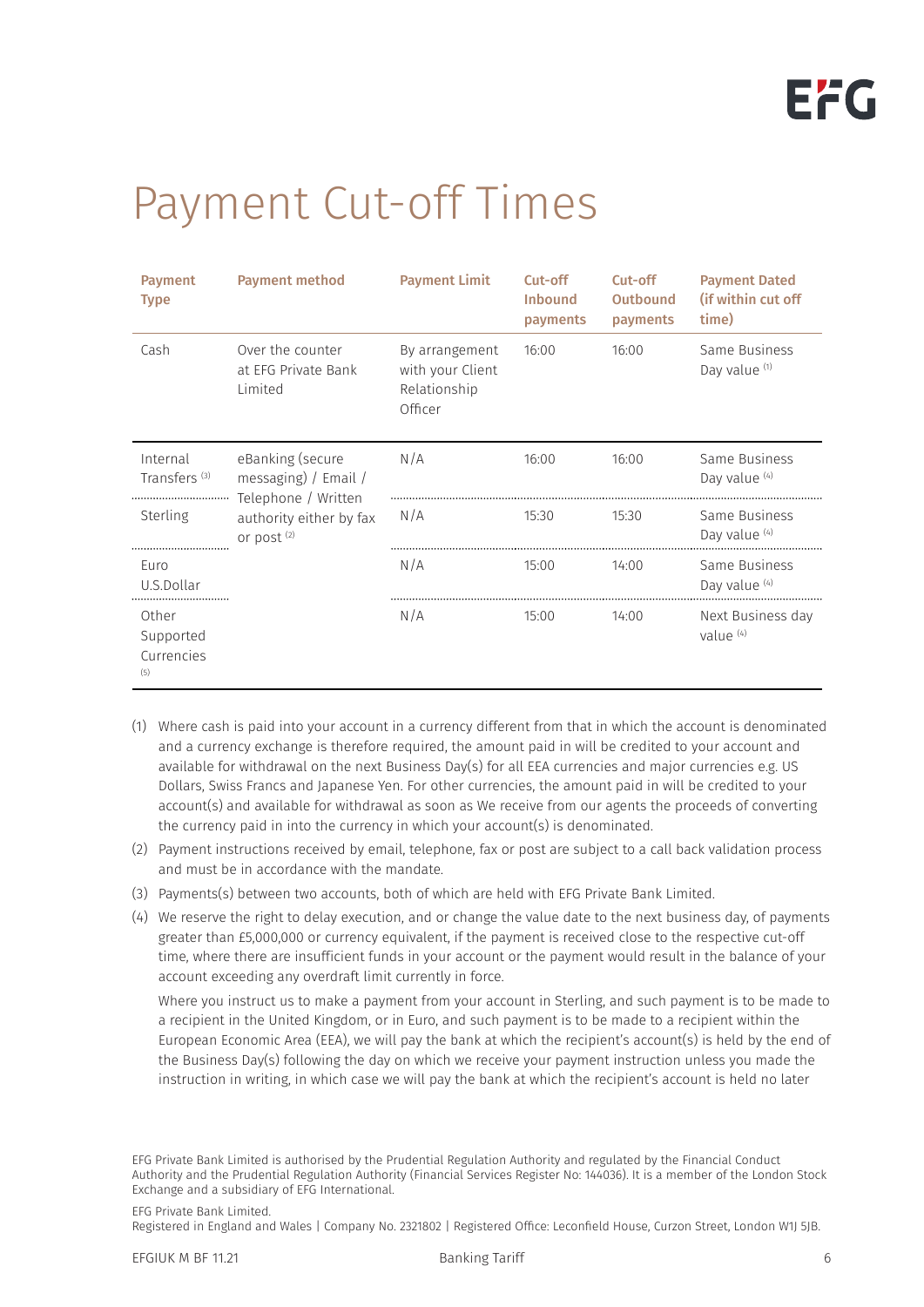

than by the end of the second day following receipt of your instructions. For payments to accounts held within the EEA which are not made in Euro, we will pay the bank at which the recipient's account(s) is held no later than by the end of fourth Business Day(s) following the day on which we receive your instruction. For payments to countries outside the EEA, different payment timescales will apply and details are available upon request from your Client Relationship Officer.

(5) Please ask your Client Relationship Officer for an up to date list of our supported currencies.

#### Important Information

- All supported currency payments are subject to the Banking Terms & Conditions applicable to your account(s) and respective sanctions policies.
- The table above lists our cut-off guidelines. You should also consider the respective cut-off times of the intermediary and the beneficiary bank(s) and whether a currency conversion (FX) is required.
- Payments outside of the EEA may take longer depending on the respective country.
- To execute a payment we need to provide accurate instructions; for payments to another UK bank, the recipients account number, name, bank sort code and reference where relevant. For payment to a non-UK bank, the recipients bank name, address, SWIFT Bank Identifier Code (BIC), the beneficiary(ies) name, account number and reference. For non-US beneficiary(ies) the International Bank Account Number (IBAN) and reference.
- Amendments and cancellations will be processed on a best endeavours basis. It is advisable that you also contact the ultimate beneficiary in the event that debit authority is required.

For assistance with any additional queries you may have in relation to payments please contact your Client Relationship Officer.

EFG Private Bank Limited is authorised by the Prudential Regulation Authority and regulated by the Financial Conduct Authority and the Prudential Regulation Authority (Financial Services Register No: 144036). It is a member of the London Stock Exchange and a subsidiary of EFG International.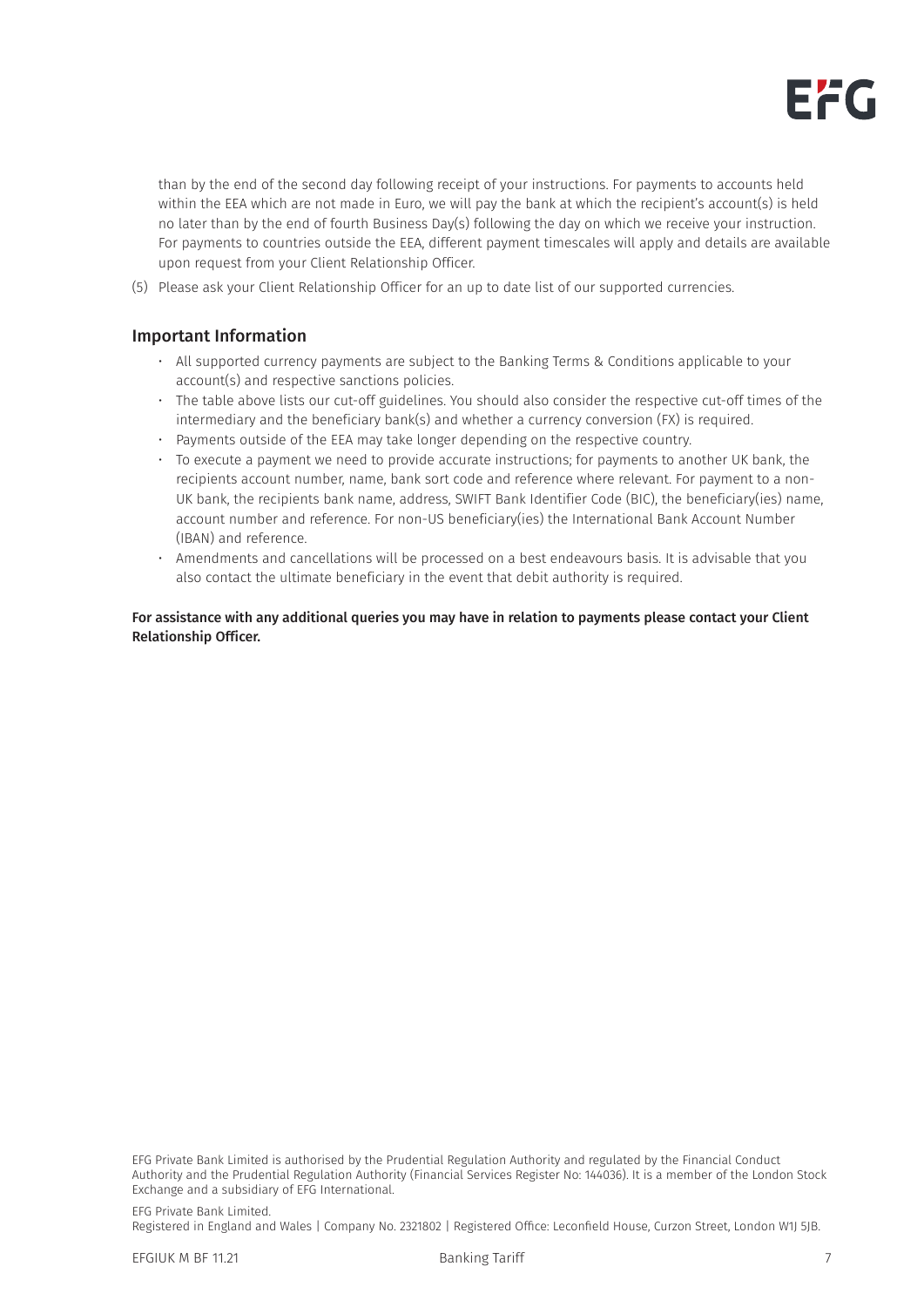## For information purposes only

| <b>Tariff Sheet Service Term</b>                                                                                                      | <b>Bank Statements / Advices Description</b>                                                                                                                                                                                           |
|---------------------------------------------------------------------------------------------------------------------------------------|----------------------------------------------------------------------------------------------------------------------------------------------------------------------------------------------------------------------------------------|
| Maintaining the account (corporate).                                                                                                  | Current account service charge.                                                                                                                                                                                                        |
| Sending money within the UK,<br>Sending money outside the UK.                                                                         | Outgoing SWIFT transfer with "details of the beneficiary".<br>The Net amount is reflected in the Bank Statement.<br>The breakdown of the payment and the fee amount, including any<br>FX conversion details is included in the Advice. |
| Receiving money from outside the UK.                                                                                                  | Incoming SWIFT Transfer                                                                                                                                                                                                                |
| Cash Withdrawal/ deposit in pounds in<br>the UK (at our counters).<br>Foreign currency cash withdrawal/<br>Deposit (at our counters). | Cash Withdrawal/ Deposit PLUS/ Less COMMISSION OF 1.5%.<br>The Net amount is reflected in the Bank Statement.                                                                                                                          |
| Arranged Overdraft, Unarranged<br>Overdraft.                                                                                          | Debit interest.                                                                                                                                                                                                                        |
| Refusing a payment due to lack of<br>funds.                                                                                           | Unpaid Item Charge.                                                                                                                                                                                                                    |
| Banker's draft.                                                                                                                       | Beneficiary name and Net amount is referenced in the Bank<br>Statement.<br>Beneficiary name with a breakdown to include: Transfer amount &<br>Cheque Issuance Charge & Total consideration, is reflected in the<br>Advice.             |
| Foreign currency cheque collection<br>(i.e. deposit).                                                                                 | Incoming SWIFT Transfer.<br>Charges are embedded and the net amount is reflected in the Bank<br>statement.<br>The Advice issued reflects the transfer amount, payment charge<br>and total consideration.                               |
| Foreign currency cheque payment<br>(from sterling chequebook).                                                                        | Outgoing SWIFT Transfer.<br>Charges are embedded and the net amount is reflected in the<br>Bank statement.<br>The Advice issued reflects the transfer amount, payment charge<br>and total consideration.                               |
| Bank reference.                                                                                                                       | Status Enquiry Issued - Charge (only reflected in the Bank<br>Statement, no Advice is issued).                                                                                                                                         |

EFG Private Bank Limited is authorised by the Prudential Regulation Authority and regulated by the Financial Conduct Authority and the Prudential Regulation Authority (Financial Services Register No: 144036). It is a member of the London Stock Exchange and a subsidiary of EFG International.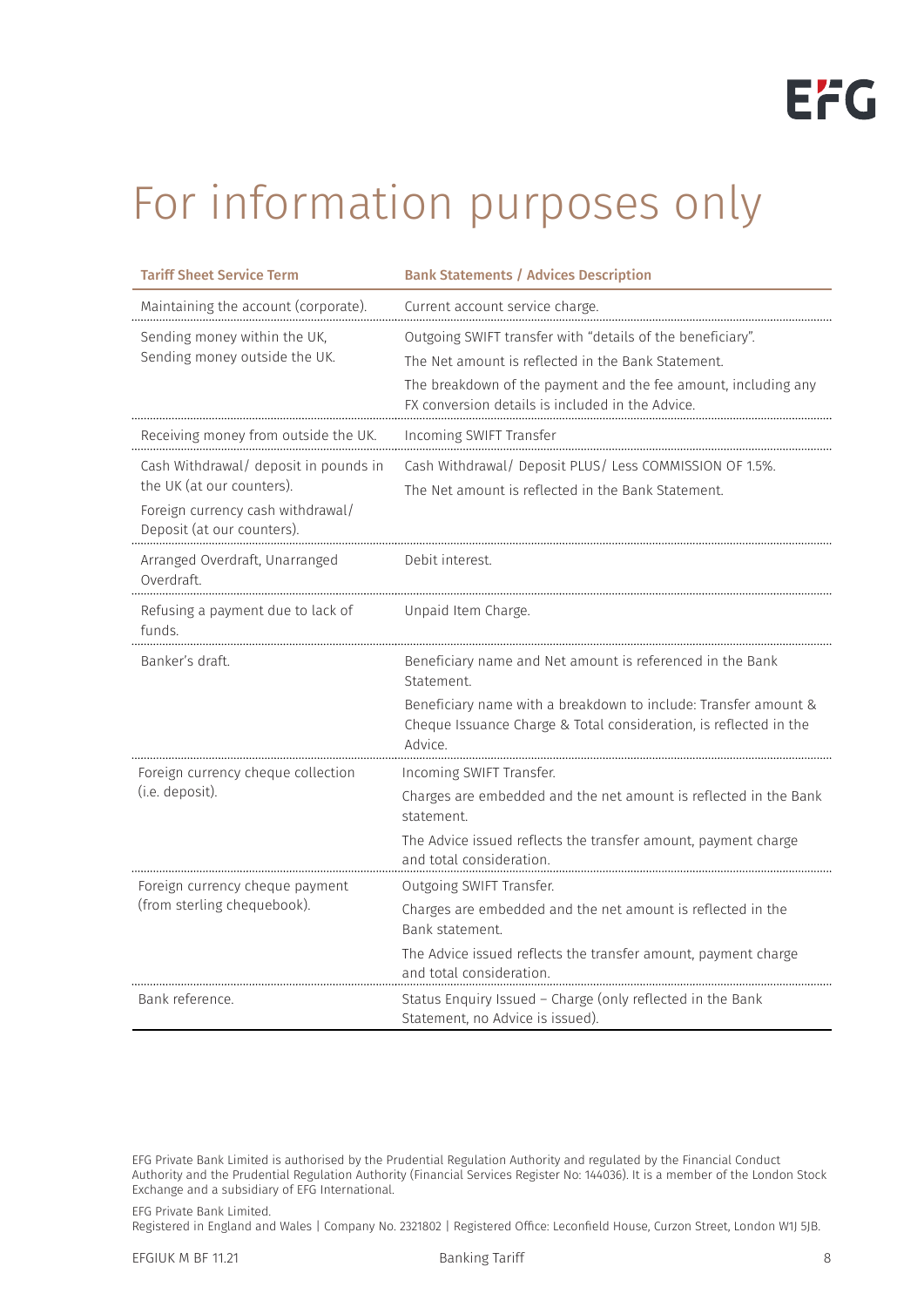



### Fee Information Document

#### Name of the account provider: EFG Private Bank Limited

#### Account name: Non-Personal Current Account including Corporate, Trust and Pension Current Accounts

#### Date: 31 January 2022

- This document informs you about the fees for using the main services linked to the payment account. It will help you to compare these fees with those of other accounts.
- Fees may also apply for using services linked to the account which are not listed here. Full information is available in the EFG Private Bank Limited Tariff Sheet.
- A glossary of the terms used in this document is available free of charge.

| <b>Service</b>                  | Fee                                                                                                                                   |                |
|---------------------------------|---------------------------------------------------------------------------------------------------------------------------------------|----------------|
| <b>General account services</b> |                                                                                                                                       |                |
| Maintaining the account         | EFG Private Bank Limited reserve<br>the right to pass on any associated<br>due diligence costs, with the client's<br>prior agreement. | £500 per annum |

#### Relationship Charge

A supplementary charge of £300 per quarter will be payable on client relationships which continue to have less than a combined total £500,000 in Assets under Management (AUM) across all accounts held globally with EFG Private Bank. The Relationship Charge will come into effect following the expiry of the first year of a client's relationship with EFG Private Bank Limited. The charge will be processed quarterly in arrears if average AUM in the preceding quarter is below £500,000.

| <b>Payments (excluding cards)</b> |  |  |
|-----------------------------------|--|--|
|-----------------------------------|--|--|

| Standing Order               |                                                                                                                                                                        | No tee                 |
|------------------------------|------------------------------------------------------------------------------------------------------------------------------------------------------------------------|------------------------|
| Direct Debit                 | (Service only available in GBP)                                                                                                                                        | No fee                 |
| Sending money within the UK  |                                                                                                                                                                        | $f40*$                 |
| Sending money outside the UK |                                                                                                                                                                        | $f40*$                 |
|                              | An additional charge may be payable for some currencies.<br>Further information on specific fees and charges can be<br>obtained from your Client Relationship Officer. |                        |
| Sending money via eBanking   |                                                                                                                                                                        | No fee for sterling    |
|                              |                                                                                                                                                                        | <b>FUR20 for Furos</b> |
|                              | Charges may be payable for other currencies. Further<br>information on specific fees and charges can be obtained<br>from your Client Relationship Officer.             |                        |

Receiving money from outside the UK No fee example of the UK No fee example of the UK No fee example of the UK

EFG Private Bank Limited is authorised by the Prudential Regulation Authority and regulated by the Financial Conduct Authority and the Prudential Regulation Authority (Financial Services Register No: 144036). It is a member of the London Stock Exchange and a subsidiary of EFG International.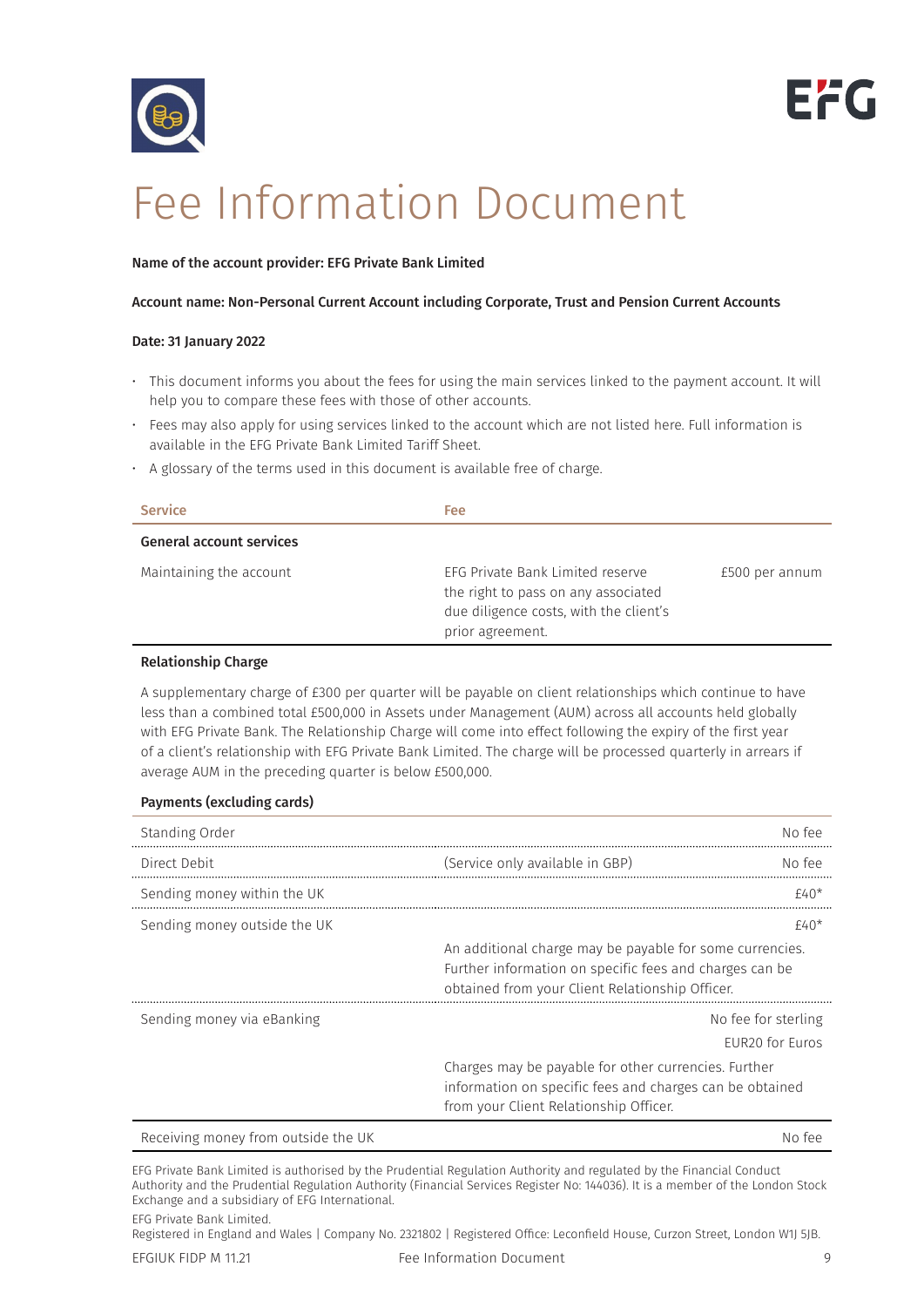| <b>Service</b>                                        | <b>Fee</b>                                                                                                                   |                                                                                     |                |
|-------------------------------------------------------|------------------------------------------------------------------------------------------------------------------------------|-------------------------------------------------------------------------------------|----------------|
| Cards and cash                                        |                                                                                                                              |                                                                                     |                |
| Cash withdrawal in pounds in the UK                   | $\cdot$ Up to £5,000                                                                                                         |                                                                                     | No fee         |
|                                                       | Above £5,000 (of transaction amount)                                                                                         |                                                                                     | 1.50%          |
|                                                       | Arrangement of cash, cheque deposit<br>and cash withdrawal facilities, at a<br>branch of a third-party bank (service         |                                                                                     | £250 per annum |
|                                                       | only available in GBP)                                                                                                       |                                                                                     |                |
| Cash withdrawal in foreign currency outside<br>the UK | Not Available                                                                                                                |                                                                                     |                |
| Debit card payment in pounds                          | No fee for GBP denominated debit cards                                                                                       |                                                                                     |                |
| Debit card payment in a foreign currency              | Transaction fee                                                                                                              |                                                                                     | 1.75%          |
|                                                       | There is no fee if you use a non GBP debit card to make<br>a payment in the same foreign currency as the debit card          |                                                                                     |                |
|                                                       | is denominated.                                                                                                              |                                                                                     |                |
|                                                       | If you use your debit card to purchase goods or services                                                                     |                                                                                     |                |
|                                                       | or withdraw cash in a currency other than the currency of                                                                    |                                                                                     |                |
|                                                       | your card, then such transaction will be converted to the                                                                    |                                                                                     |                |
|                                                       | currency of your card on the day we receive details of it. We<br>will use Mastercard® authorised rates applicable for such   |                                                                                     |                |
|                                                       | a transaction see https://www.mastercard.co.uk/en-gb/                                                                        |                                                                                     |                |
|                                                       | personal/get-support/convert-currency.html.                                                                                  |                                                                                     |                |
|                                                       | The transaction fee referred to above will also apply.                                                                       |                                                                                     |                |
| <b>Overdrafts and related services</b>                |                                                                                                                              |                                                                                     |                |
| Arranged overdraft                                    | Reference rate + a fixed negotiated margin, charged to the<br>overdrawn balance, calculated on a daily basis and applied     |                                                                                     |                |
|                                                       | quarterly in arrears.                                                                                                        |                                                                                     |                |
|                                                       | Our rate sheet is available on our website, under the                                                                        |                                                                                     |                |
|                                                       | 'Banking and Treasury' section: https://www.efgl.com/<br>Our-solutions/Products-and-services.html                            |                                                                                     |                |
|                                                       | Please note that an arrangement fee may apply, which will be                                                                 |                                                                                     |                |
|                                                       | advised to you prior to entering into the arranged overdraft.<br>The reference rates for arranged overdrafts are as follows: |                                                                                     |                |
|                                                       |                                                                                                                              |                                                                                     |                |
|                                                       |                                                                                                                              |                                                                                     |                |
|                                                       | Currency                                                                                                                     | Rate                                                                                |                |
|                                                       | Sterling                                                                                                                     | Bank of England base rate (subject<br>to a floor of zero%) + $0.50%$                |                |
|                                                       | US dollar                                                                                                                    | Federal Funds Target rate (upper<br>bound & subject to a floor of<br>zero%) + 0.25% |                |
|                                                       | Euro                                                                                                                         | European Central Bank Refinancing<br>Rate (subject to a floor of zero%) +<br>1.00%  |                |

EFG Private Bank Limited is authorised by the Prudential Regulation Authority and regulated by the Financial Conduct Authority and the Prudential Regulation Authority (Financial Services Register No: 144036). It is a member of the London Stock Exchange and a subsidiary of EFG International.

EFG Private Bank Limited.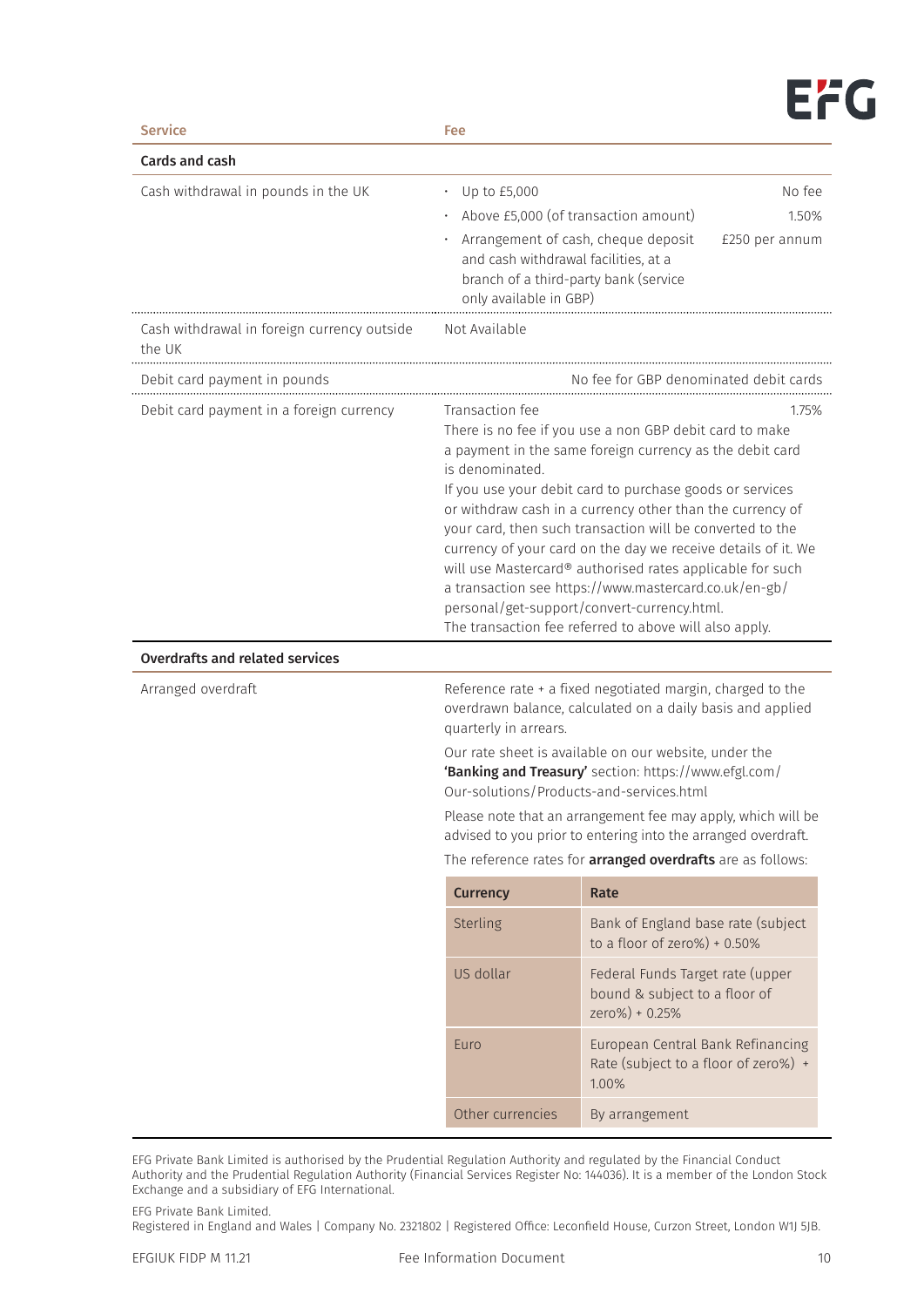

Service **Feedback** 

Unarranged overdraft Unarranged overdrafts are generally not permitted by EFG Private Bank Limited, but the bank may in its sole discretion consider allowing an account to overrun.

> Reference rate + 8.00% charged on the overrun balance in excess of the authorised overdraft limit, calculated on a daily basis and applied quarterly in arrears.

Our rate sheet is available on our website, under the 'Banking and Treasury' section: https://www.efgl.com/ Our-solutions/Products-and-services.html

The reference rates for *unarranged* overdrafts are as

| follows:        |                                    |
|-----------------|------------------------------------|
| <b>Currency</b> | Rate                               |
| <b>Sterling</b> | Bank of England base rate (subject |

|                       |                  | to a floor of zero%) + $0.50\%$                                                     |  |
|-----------------------|------------------|-------------------------------------------------------------------------------------|--|
|                       | US dollar        | Federal Funds Target rate (upper<br>bound & subject to a floor of<br>zero%) + 0.25% |  |
|                       | Euro             | European Central Bank Refinancing<br>Rate (subject to a floor of zero%) +<br>1.00%  |  |
|                       | Other currencies | An underlying rate nominated by<br>the Bank                                         |  |
| due to lack of funds  |                  | No fee                                                                              |  |
| despite lack of funds |                  | No fee                                                                              |  |
|                       |                  |                                                                                     |  |

| Cancelling a cheque | (Service only available in GBP) |  |
|---------------------|---------------------------------|--|
| - Banker's draft    |                                 |  |

\*Please note that where the payment or transaction is in a currency other than Sterling (GBP), the fee will be converted based on interbank rates as quoted on Bloomberg. Please contact your Client Relationship Officer for details of the fee at the current exchange rate.

EFG Private Bank Limited is authorised by the Prudential Regulation Authority and regulated by the Financial Conduct Authority and the Prudential Regulation Authority (Financial Services Register No: 144036). It is a member of the London Stock Exchange and a subsidiary of EFG International.

EFG Private Bank Limited. Registered in England and Wales | Company No. 2321802 | Registered Office: Leconfield House, Curzon Street, London W1J 5JB.

Refusing a payment Allowing a payment

Other services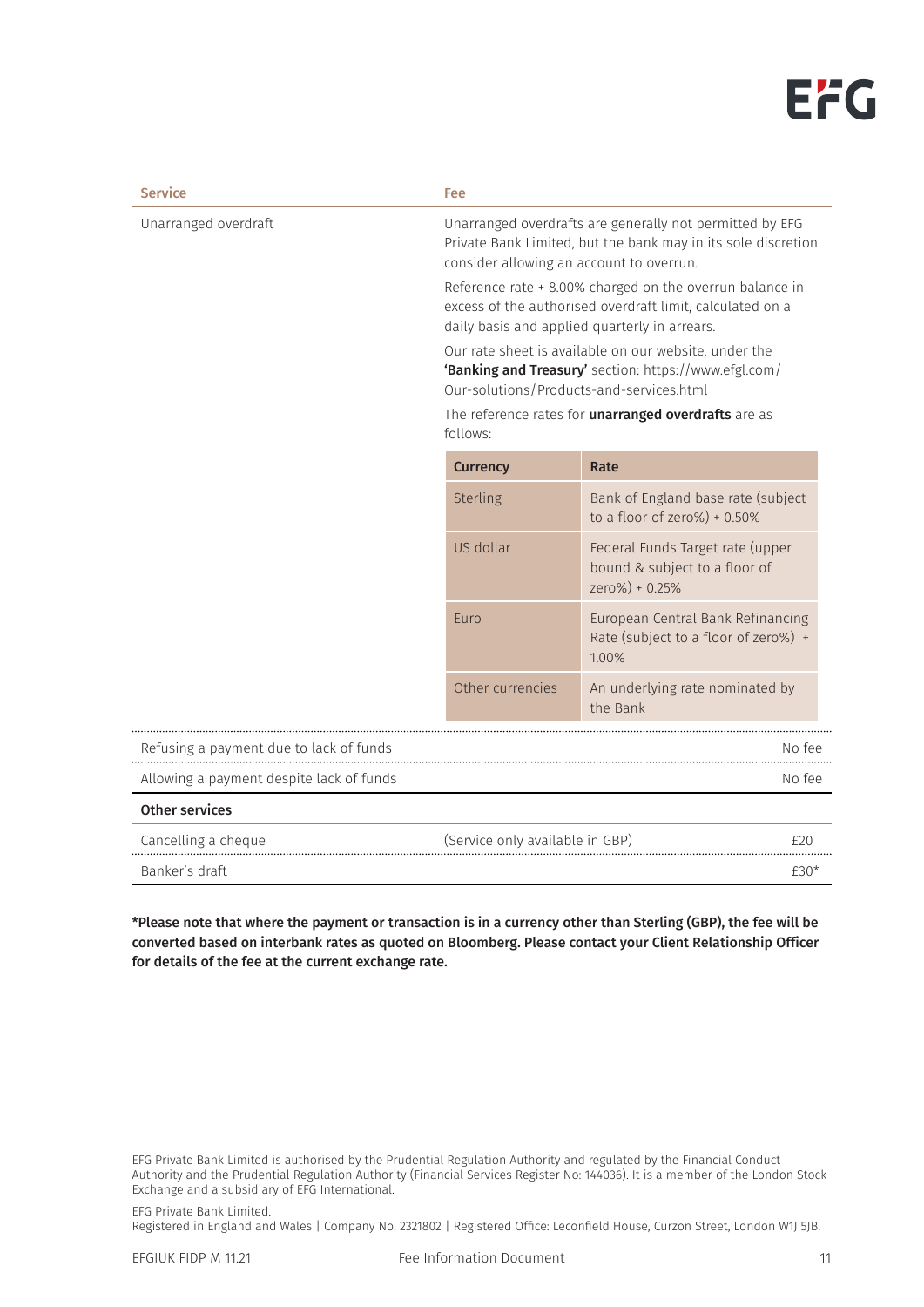#### Glossary of terms

| <b>Term</b>                                           | <b>Definition</b>                                                                                                                                                                                                                                                                   |
|-------------------------------------------------------|-------------------------------------------------------------------------------------------------------------------------------------------------------------------------------------------------------------------------------------------------------------------------------------|
| maintaining the account                               | The account provider operates the account for use by the<br>customer.                                                                                                                                                                                                               |
| arranged overdraft                                    | The account provider and the customer agree in advance<br>that the customer may borrow money when there is no<br>money left in the account. The agreement determines a<br>maximum amount that can be borrowed, and whether fees<br>and interest will be charged to the customer.    |
| unarranged overdraft                                  | The customer borrows money when there is no money left<br>in the account (or when the customer has gone past their<br>arranged overdraft limit) and this has not been agreed with<br>the account provider in advance.                                                               |
| refusing a payment due to lack of funds               | The account provider refuses a payment from the<br>customer's account because there is not enough money in it<br>(or it would take the customer past their arranged overdraft<br>limit).                                                                                            |
| allowing a payment despite lack of funds              | The account provider allows a payment to be made from the<br>customer's account although there is not enough money<br>in it (or it would take the customer past their arranged<br>overdraft limit)                                                                                  |
| direct debit                                          | The customer permits someone else (recipient) to instruct<br>the account provider to transfer money from the customer's<br>account to that recipient. The account provider then<br>transfers money to the recipient on a date or dates agreed<br>by the customer and the recipient. |
| standing order                                        | The account provider makes regular transfers, on the<br>instruction of the customer, of a fixed amount of money<br>from the customer's account to another account.                                                                                                                  |
| sending money within the UK                           | The account provider transfers money, on the instruction<br>of the customer, from the customer's account to another<br>account in the UK.                                                                                                                                           |
| sending money outside the UK                          | The account provider transfers money, on the instruction<br>of the customer, from the customer's account to another<br>account outside the UK.                                                                                                                                      |
| receiving money from outside the UK                   | When money is sent to the customer's account from an<br>account outside the UK.                                                                                                                                                                                                     |
| cash withdrawal in pounds in the UK                   | The customer takes cash out of the customer's account in<br>pounds at a cash machine, bank or Post Office in the UK.                                                                                                                                                                |
| cash withdrawal in foreign currency outside<br>the UK | The customer takes cash out of the customer's account in<br>foreign currency at a cash machine or, where available, at a<br>bank outside the UK.                                                                                                                                    |

EFG Private Bank Limited is authorised by the Prudential Regulation Authority and regulated by the Financial Conduct Authority and the Prudential Regulation Authority (Financial Services Register No: 144036). It is a member of the London Stock Exchange and a subsidiary of EFG International.